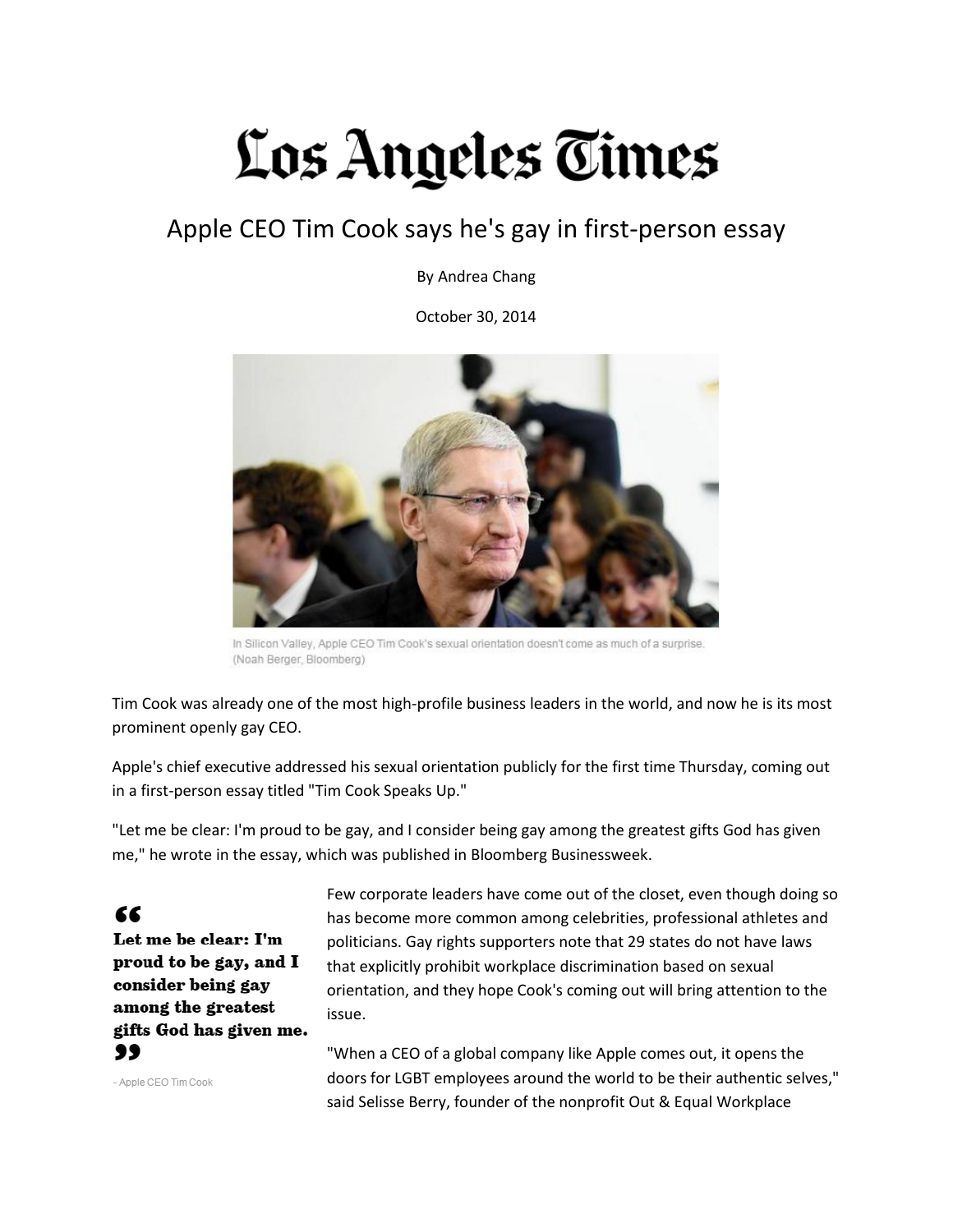Advocates. "It also paves the way for more out executives and CEOs to do the same; once the LGBT ceiling has been broken, it gives employees the freedom to put all their energy into their work without having to hide their personal lives."

Cook said that he had been open about his sexual orientation for years, and that plenty of colleagues at Apple have known that he's gay.

He said there wasn't a particular reason he chose to come out now, but that he thought about the question once posed by Martin Luther King Jr.: "Life's most persistent and urgent question is, 'What are you doing for others?'"

"I often challenge myself with that question, and I've come to realize that my desire for personal privacy has been holding me back from doing something more important," Cook said. "That's what has led me to today."

In Silicon Valley, Cook's sexual orientation doesn't come as much of a surprise. The 53-year-old had been widely rumored to be gay for years, but the tech world largely paid little attention to such chatter.

That changed Thursday, with several tech leaders quickly turning to social media to applaud Cook's decision to come out.

"Thank you Tim for showing what it means to be a real, courageous and authentic leader," Facebook founder and CEO Mark Zuckerberg wrote on the social network.

"Inspired by @tim\_cook," Microsoft CEO Satya Nadella wrote on Twitter.

Venture capitalist Marc Andreessen simply tweeted a link to Cook's essay along with one word: "Respect."

The question of Cook's sexuality was raised this year when, in June, a CNBC television anchor inadvertently outed the Apple chief on air. During a roundtable discussion, co-anchor Simon Hobbs said: "I think Tim Cook is fairly open about the fact he's gay at the head of Apple, isn't he?"

The blunder drew an uncomfortable silence from the other hosts, before Hobbs said, "Oh, dear, was that an error? I thought he was open about it."

## "

**Thank you Tim for** showing what it means to be a real, courageous and authentic leader. 99

Cook didn't address the CNBC gaffe at the time, but he has long been vocal about his staunch support of gay rights.

Shortly after the CNBC incident, he tweeted: "Congrats to 5000 Apple employees/families who attended today's Pride parade. Inclusion inspires innovation. #applepride"

- Facebook founder and CEO Mark Zuckerberg

In July, he followed that up by tweeting a link to a video showing employees celebrating gay pride by donning white T-shirts with the Apple